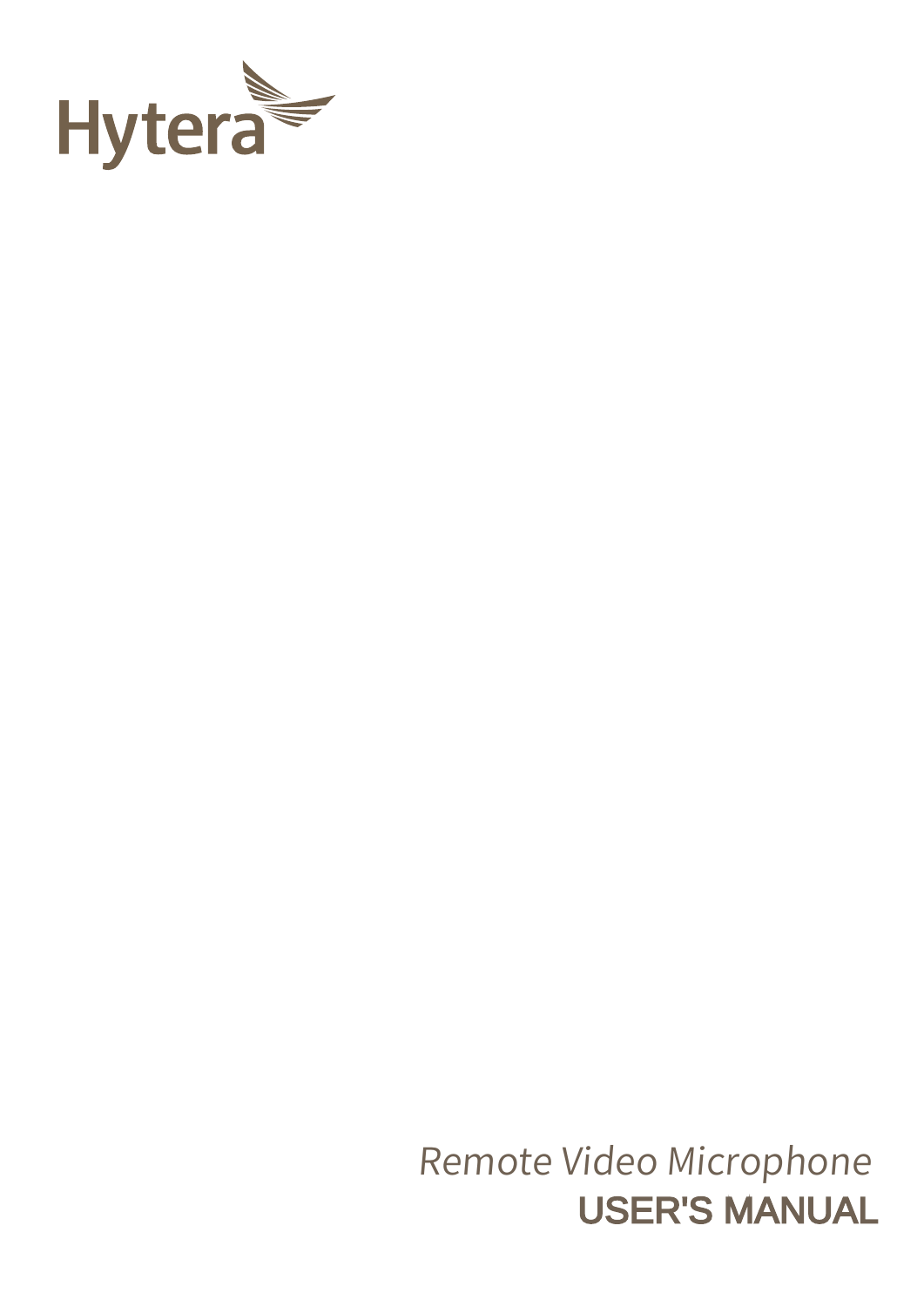# Preface

Welcome to the world of Hytera and thank you for purchasing this product. To derive optimum performance from the product, please carefully read this manual before use.

This manual is applicable to the following products:

VM68X Remote Video Microphone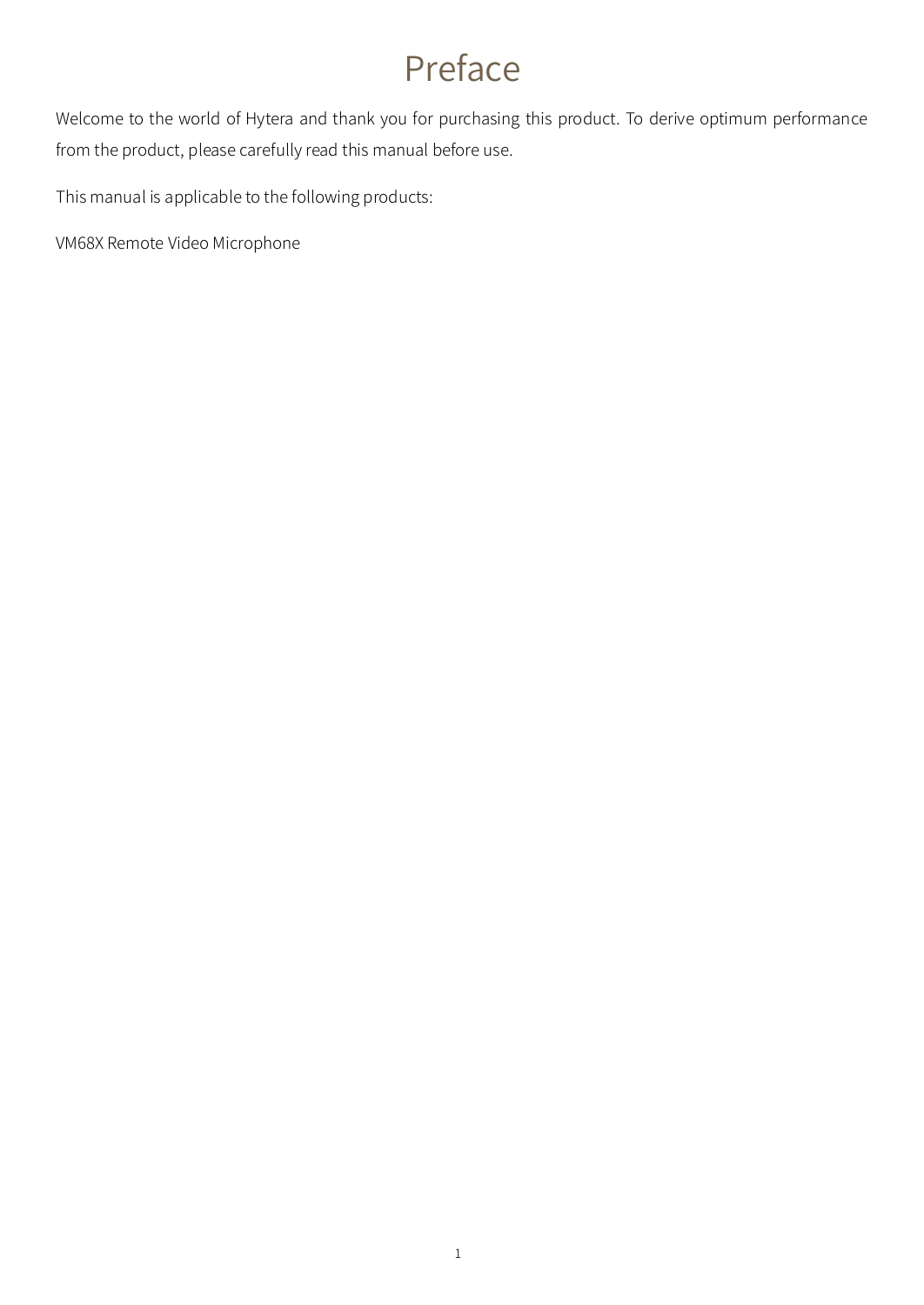### Icon Conventions

The following icons are available through this manual:

 $\Lambda$  Caution :indicates situations that could cause damage to your product or bodily injury.

 $\Box$  Note :indicates tips that can help you make better use of your product.

# Copyright Information

Hytera is the trademark or registered trademark of Hytera Communications Corporation Limited (the Company) in the People's Republic of China (PRC) and/or other countries or areas. The Company retains the ownership of its trademarks and product names. All other trademarks and/or product names that may be used in this manual are properties of their respective owners.

The product described in this manual may include the Company's computer programs stored in memory or other media. Laws in PRC and/or other countries or areas protect the exclusive rights of the Company with respect to its computer programs. The purchase of this product shall not be deemed to grant, either directly or by implication, any rights to the purchaser regarding the Company's computer programs. The Company's computer programs may not be copied, modified, distributed, decompiled, or reverse-engineered in any manner without the prior written consent of the Company.

## Disclaimer

The Company endeavors to achieve the accuracy and completeness of this manual, but no warranty of accuracy or reliability is given. All the specifications and designs are subject to change without notice due to continuous technological development. No part of this manual may be copied, modified, translated, or distributed in any manner without the prior written consent of the Company.

We do not guarantee, for any particular purpose, the accuracy, validity, timeliness, legitimacy or completeness of the third-party products and contents involved in this manual.

If you have any suggestions or would like to receive more information, please visit our website at: [http://www.](http://www.hytera.com/) [hytera.com.](http://www.hytera.com/)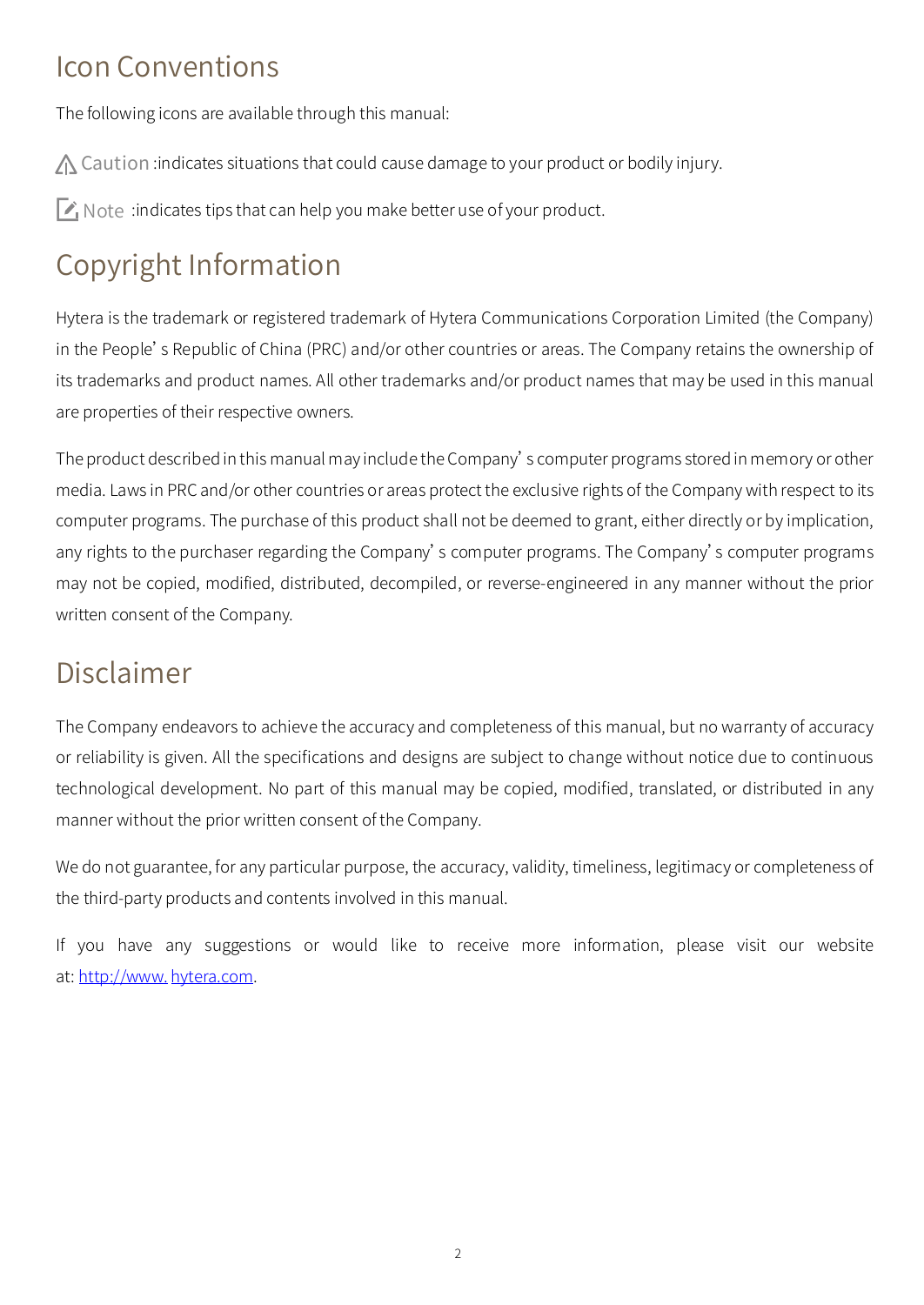### EU Regulatory Conformance

As certified by the qualified laboratory, the product is in compliance with the essential requirements and other relevant provisions of the following directives:

- 2014/53/EU
- 2006/66/EC
- 2011/65/EU
- 2012/19/EU

Please note that the above information is applicable to EU countries only.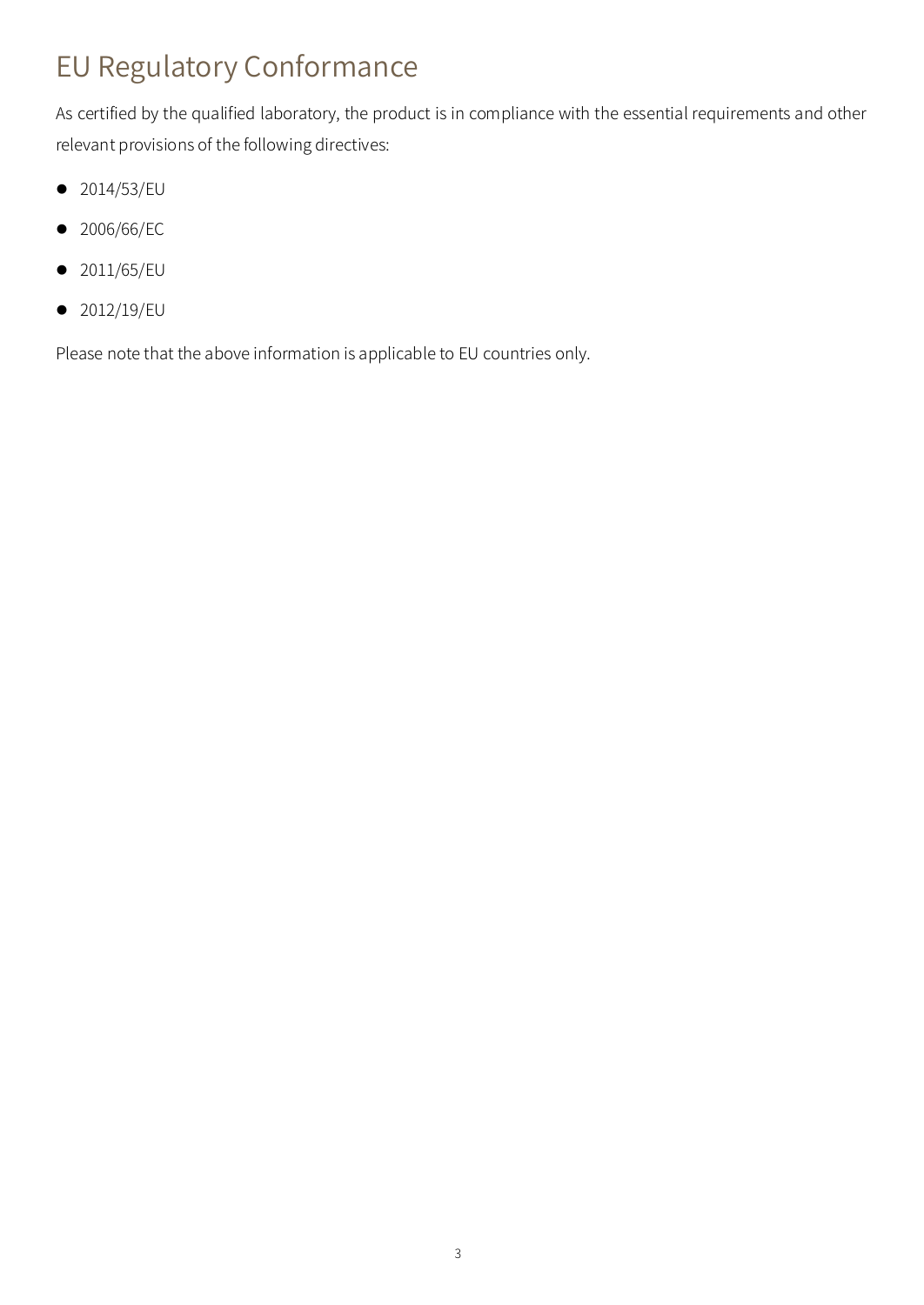# 1. Packing List

| No. | Item                          | Qty. |
|-----|-------------------------------|------|
|     | Remote Video Microphone (RVM) |      |
|     | <b>Battery</b>                |      |
|     | <b>Belt Clip</b>              |      |
|     | USB Cable                     |      |
|     | Power Adapter                 |      |
|     | Documentation Kit             |      |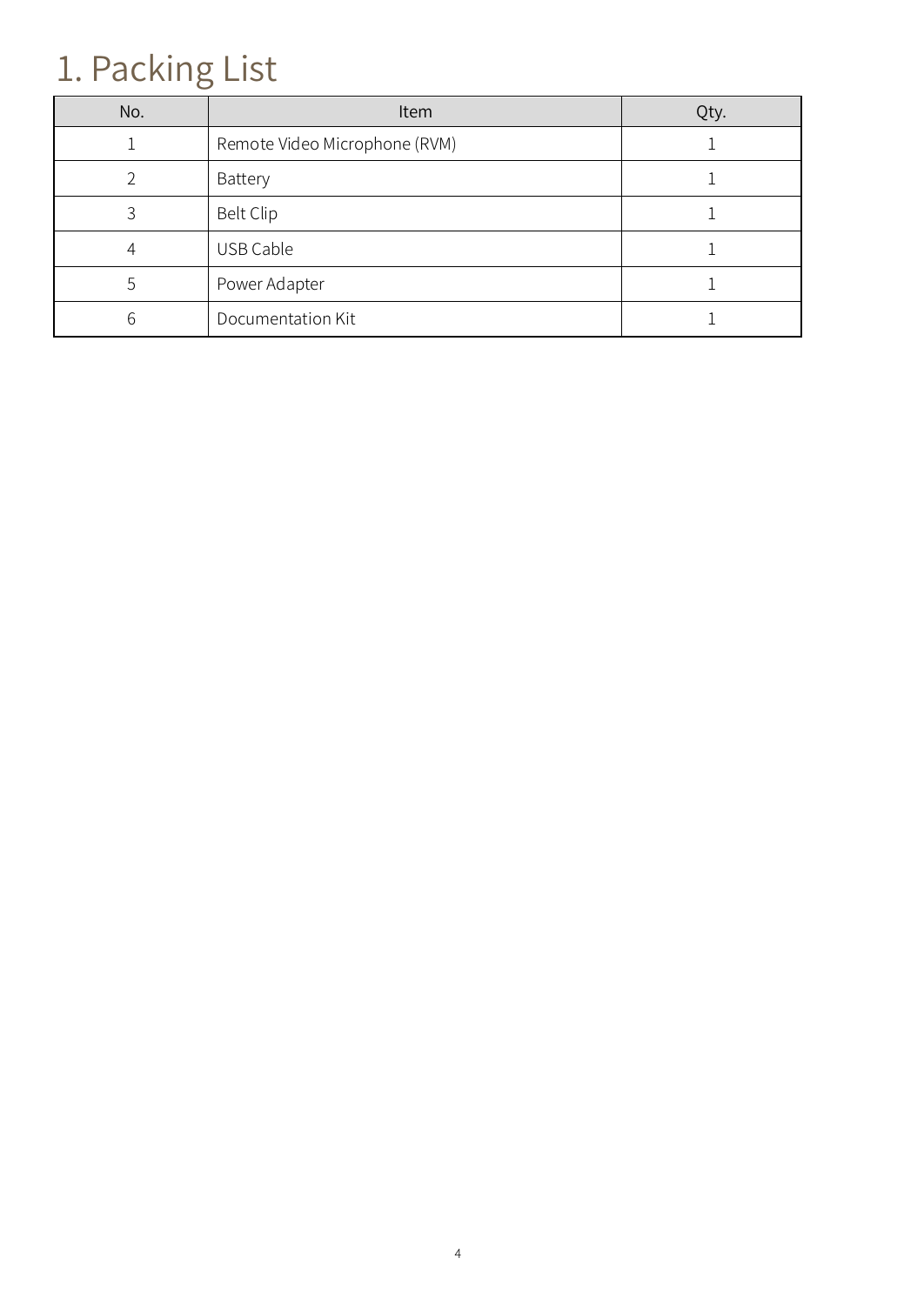# 2. Product Introduction

## 2.1 Product Layout





| No.            | Part Name              | No. | Part Name                                  |
|----------------|------------------------|-----|--------------------------------------------|
| $\mathbf{1}$   | PTT (Push-to-Talk) Key | 11  | Microphone 1                               |
| 2              | Video Recording Key    | 12  | Speaker                                    |
| $\mathcal{S}$  | Audio Recording Key    | 13  | Accessory Interface (10-pin)               |
| $\overline{4}$ | Photo Taking Key       | 14  | Battery Latch                              |
| 5              | Light Sensor           | 15  | <b>USB Connector</b>                       |
| 6              | Infrared (IR) LED      | 16  | Emergency Key                              |
| $\overline{7}$ | <b>LED</b> Indicator   | 17  | On/Off Key                                 |
| 8              | Microphone 2           | 18  | <b>LCD Display</b>                         |
| 9<br>Lens      |                        | 19  | Keys (Menu/Back Key, Left Key, Play/Pause/ |
|                |                        |     | Confirm Key, Right Key)                    |
| 10             | Light Compensator      |     |                                            |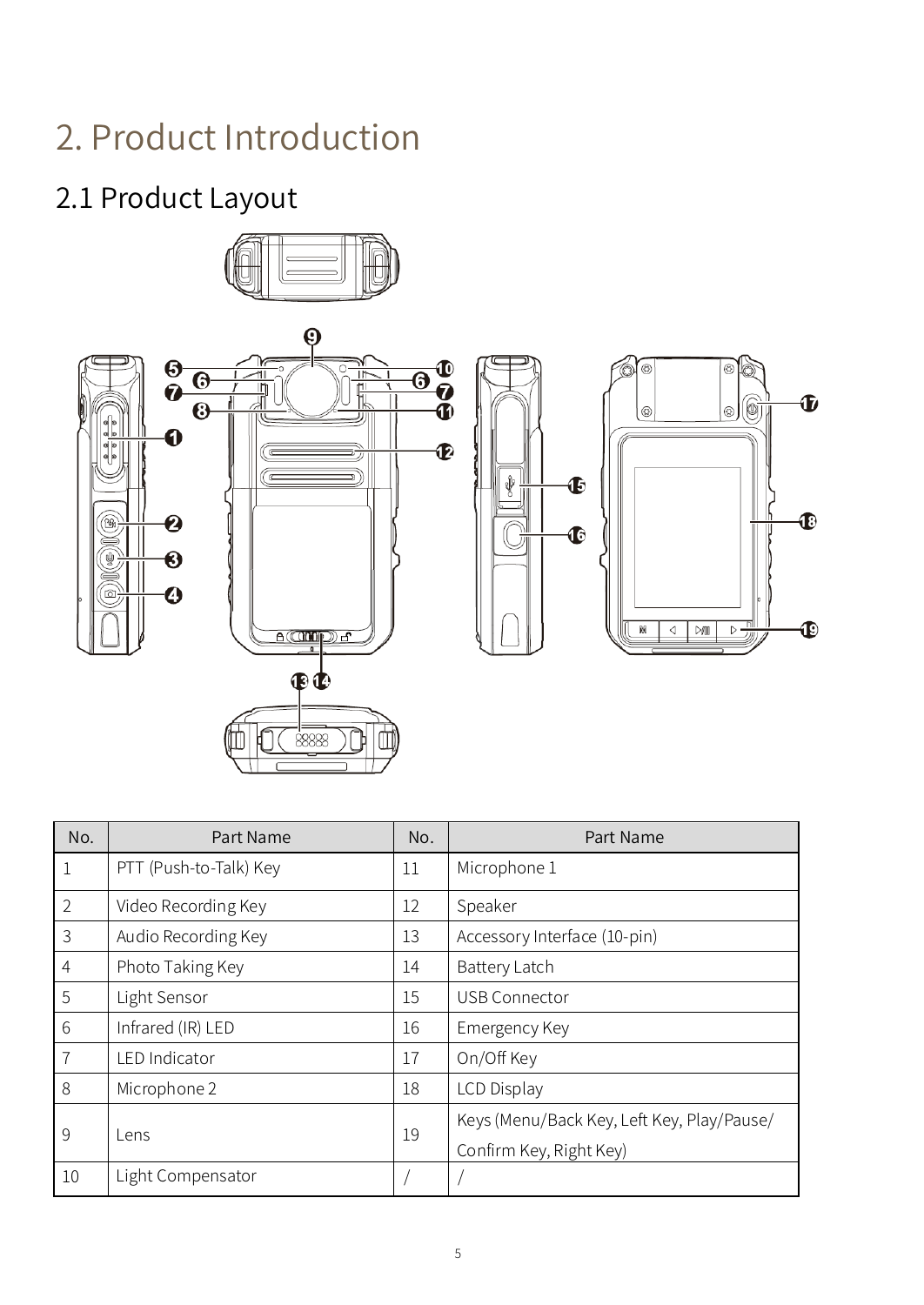### 2.2 LCD Icons

| <b>LCD</b> Icon          | Description                                                                                                                            |
|--------------------------|----------------------------------------------------------------------------------------------------------------------------------------|
|                          | WLAN is enabled.                                                                                                                       |
| $(\mathfrak{c}_1)$       | WLAN hotspot is enabled.                                                                                                               |
|                          | BT Feature is enabled.                                                                                                                 |
| ۰R۰                      | The wireless connection is established.                                                                                                |
| $\blacksquare$           | The remaining capacity of the TF card is less than 2 GB.                                                                               |
| 빰                        | The TF card is full.                                                                                                                   |
|                          | Earpiece is connected.                                                                                                                 |
| $\rightarrow$<br>∼⊪<br>N | $\boxed{\blacktriangleright}$ : The product is being charged when the battery is low.<br>$\blacksquare$ : The product is fully charged |
|                          | $\Box$ : Low battery.<br>$\blacksquare$ : Full battery.                                                                                |

### 2.3 LED Indicators

| <b>LED Indication</b>                  | Description                                                           |
|----------------------------------------|-----------------------------------------------------------------------|
|                                        | The product is transmitting.                                          |
| Glows red                              | The product is being charged.                                         |
|                                        | The TF card is full.                                                  |
|                                        | The product is being turned off.                                      |
|                                        | The product is receiving.                                             |
| Glows green                            | The product is fully charged.                                         |
|                                        | The product is being turned on.                                       |
| Glows orange                           | Call idle. You can press and hold the PTT key to speak.               |
| Flashes orange rapidly                 | Idle status in Emergency Alarm mode.                                  |
| Flashes red once every five<br>seconds | The battery runs low. Please recharge or replace the battery in time. |
| Flashes red slowly                     | Video recording.                                                      |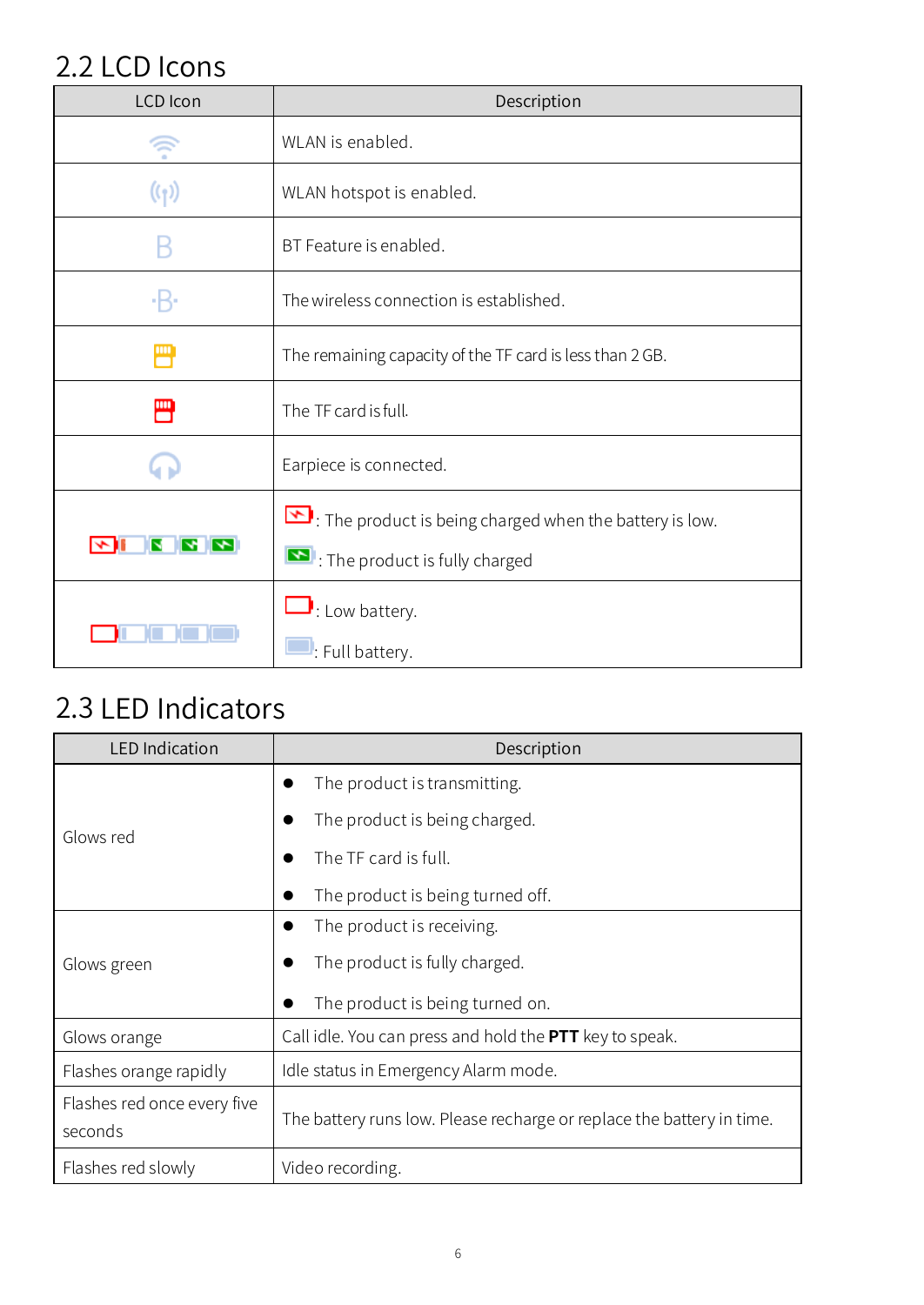| Flashes orange slowly                              | Audio recording.                      |
|----------------------------------------------------|---------------------------------------|
|                                                    | The remaining card is less than 2 GB. |
| The LED indicator flashes<br>red and blue in turn. | BT pairing.                           |

## 2.4 Specifications

| <b>RVM</b>                        |                                                                                    |  |
|-----------------------------------|------------------------------------------------------------------------------------|--|
| Dimensions (H x W x D)            | 24 mm x 60 mm x 106.5 mm                                                           |  |
| Weight<br>(with standard battery) | $<$ 170 g                                                                          |  |
| Image Sensor                      | 16-megapixel                                                                       |  |
| Camera                            | Fixed angle, glass, 180° rotatable, diagonal 140°, horizontal 106°<br>vertical 78° |  |
| Focus Range                       | $0.1$ m to infinity                                                                |  |
| <b>Battery Life</b>               |                                                                                    |  |
| (continuous video shooting)       | $\geq 8$ hours                                                                     |  |
| <b>Battery Capacity</b>           | 2,500 mAh                                                                          |  |
| Display Size                      | $2.4$ -inch                                                                        |  |
| Display Resolution                | 240 (RGB) x 320                                                                    |  |
| Screen Type                       | TFT-LCD 262K color display                                                         |  |
|                                   | Standard: 16 GB                                                                    |  |
| Internal Memory                   | Optional: 32 GB/64 GB/128 GB                                                       |  |
| Video Format                      | MP4                                                                                |  |
| Video Encoding Format             | H.264                                                                              |  |
| Video Resolution                  | 480P (30FPS), 720P (30FPS/60FPS), 1080P (30FPS/60FPS)                              |  |
| Audio Encoding Format             | AAC (Advanced Audio Coding)                                                        |  |
| Photo Format                      | <b>JPG</b>                                                                         |  |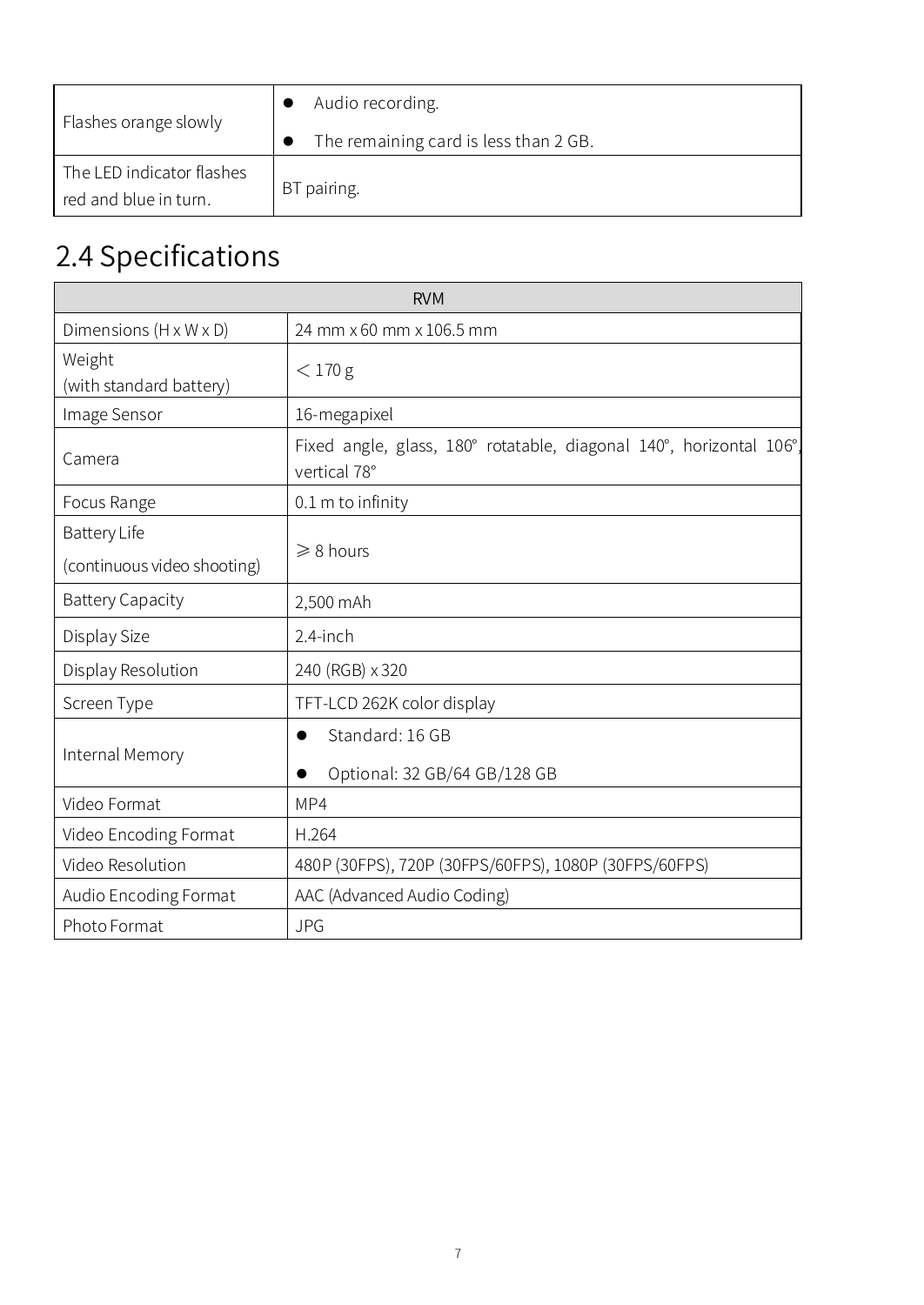| Photo Resolution                         | 4608 x 3456 (16-megapixel), 3072 x 1728 (5-megapixel), 2304 x 1296<br>(3-megapixel) |  |  |
|------------------------------------------|-------------------------------------------------------------------------------------|--|--|
| Pre-recording Time                       | 10s/20s                                                                             |  |  |
| Post-recording Time                      | 10s/20s/30s                                                                         |  |  |
| Speaker Power                            | 2 W                                                                                 |  |  |
| Microphone                               | Silicon microphone x 1, -38 dB                                                      |  |  |
|                                          | Electret microphone x 1, -42 dB                                                     |  |  |
| Wi-Fi                                    | 802.llb/g/n (AP mode and STA mode supported)                                        |  |  |
| <b>BT</b>                                | <b>BT4.0</b>                                                                        |  |  |
| Connector                                | Micro USB, 10-pin contact port                                                      |  |  |
| Infrared (IR) LED                        | OSRAM RED x 6                                                                       |  |  |
| Night Vision Range<br>(without lighting) | $\geqslant$ 3 m                                                                     |  |  |
| Light Compensator                        | 1 W                                                                                 |  |  |
| Ruggedness                               | MIL-STD-810G, IP67                                                                  |  |  |
| Drop Resistance                          | 1.5 <sub>m</sub>                                                                    |  |  |
| <b>ESD</b>                               | $\pm$ 6 kV (contact discharge)                                                      |  |  |
|                                          | $\pm$ 12 kV (air discharge)                                                         |  |  |
| <b>Operating Temperature</b>             | $-20^{\circ}$ C to $+60^{\circ}$ C                                                  |  |  |
| Storage Temperature                      | $-40^{\circ}$ C to +85 $^{\circ}$ C                                                 |  |  |
| System Compatibility                     | Windows XP/Window 7/Windows 8/Windows 10                                            |  |  |
|                                          | Power Adapter                                                                       |  |  |
| Input                                    | 110 V - 240 V AC, 50 Hz - 60 Hz                                                     |  |  |
| Output                                   | 5VDC, 1A                                                                            |  |  |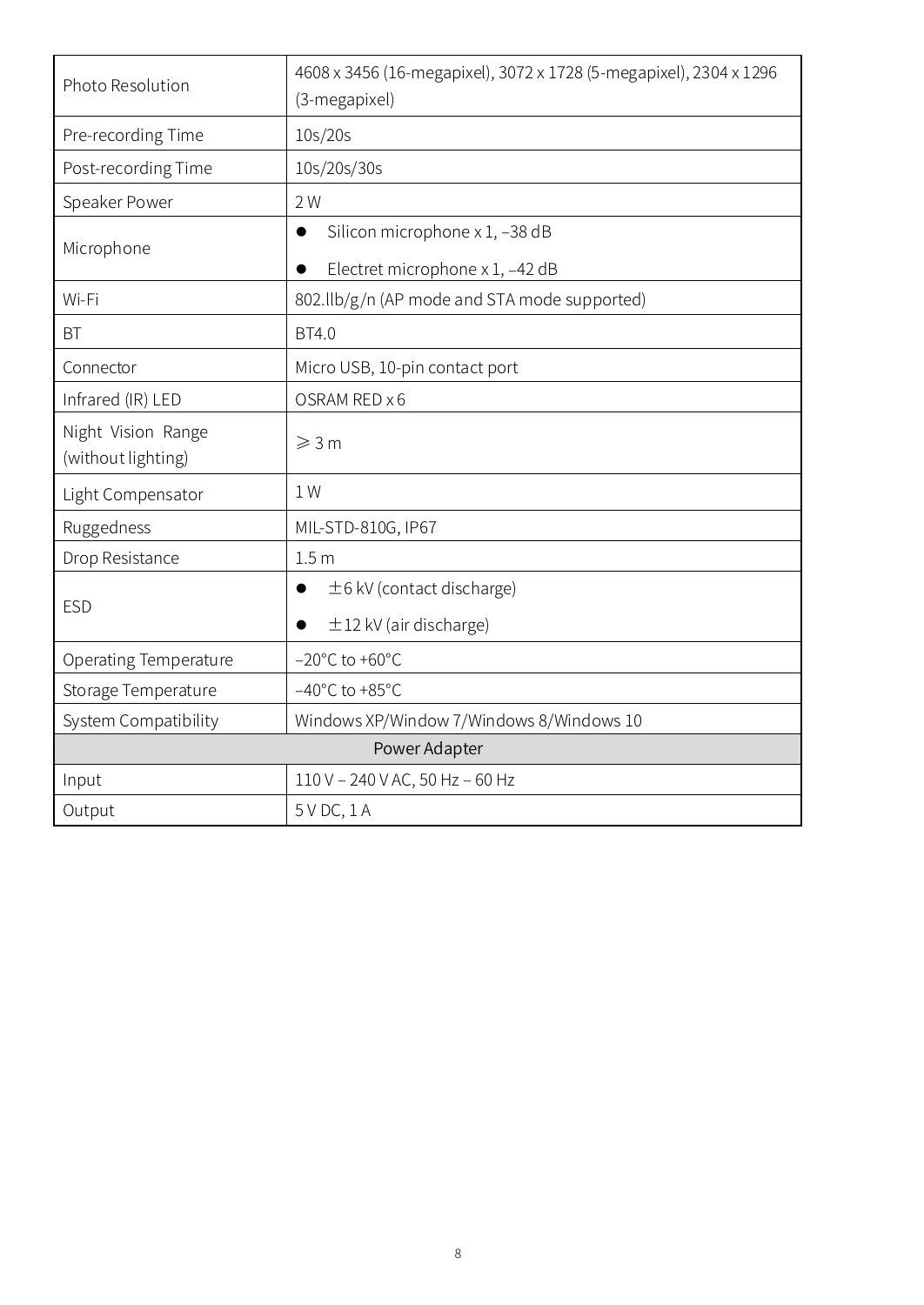# 3. Before Use

### 3.1 Attaching the Battery



#### **Z** Note

Use only the Hytera standard or optional battery. Polarity reverse and use of other batteries may result in explosion and fire hazards.

## 3.2 Attaching the Belt Clip



#### **Z** Note

To remove the belt clip, go through the above steps reversely.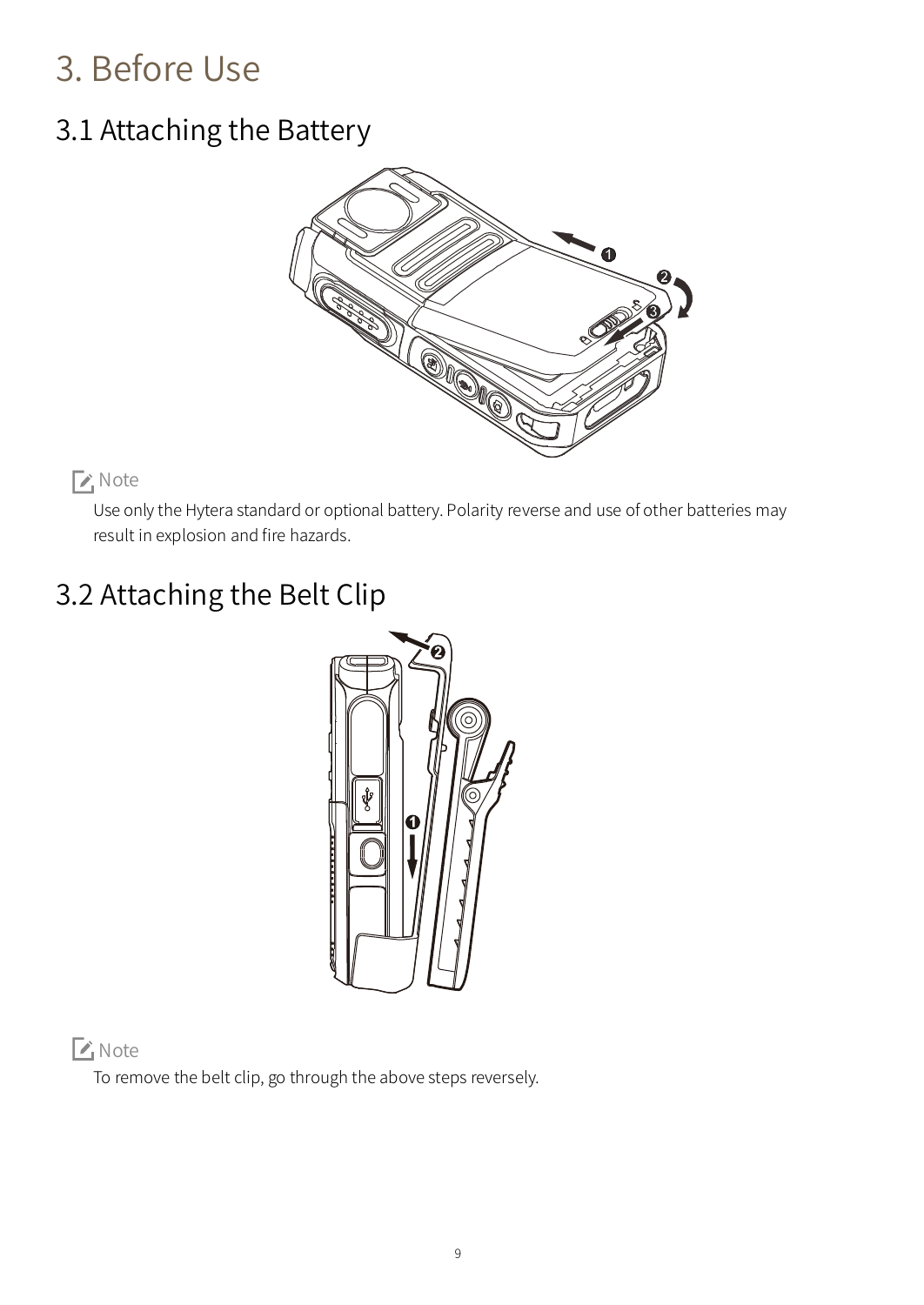## 3.3 (Optional) Connecting the Accessory Cable



**乙**Note

- Skip this section if you do not purchase the accessory cable.
- To disconnect the cable, press both sides of the cable connector and remove the connector with proper force.

## 3.4 Charging the Product

To charge the product, do as follows:



**乙**Note

The LED indicator tells you the charging status of the product. See 2.3 LED Indicator for details.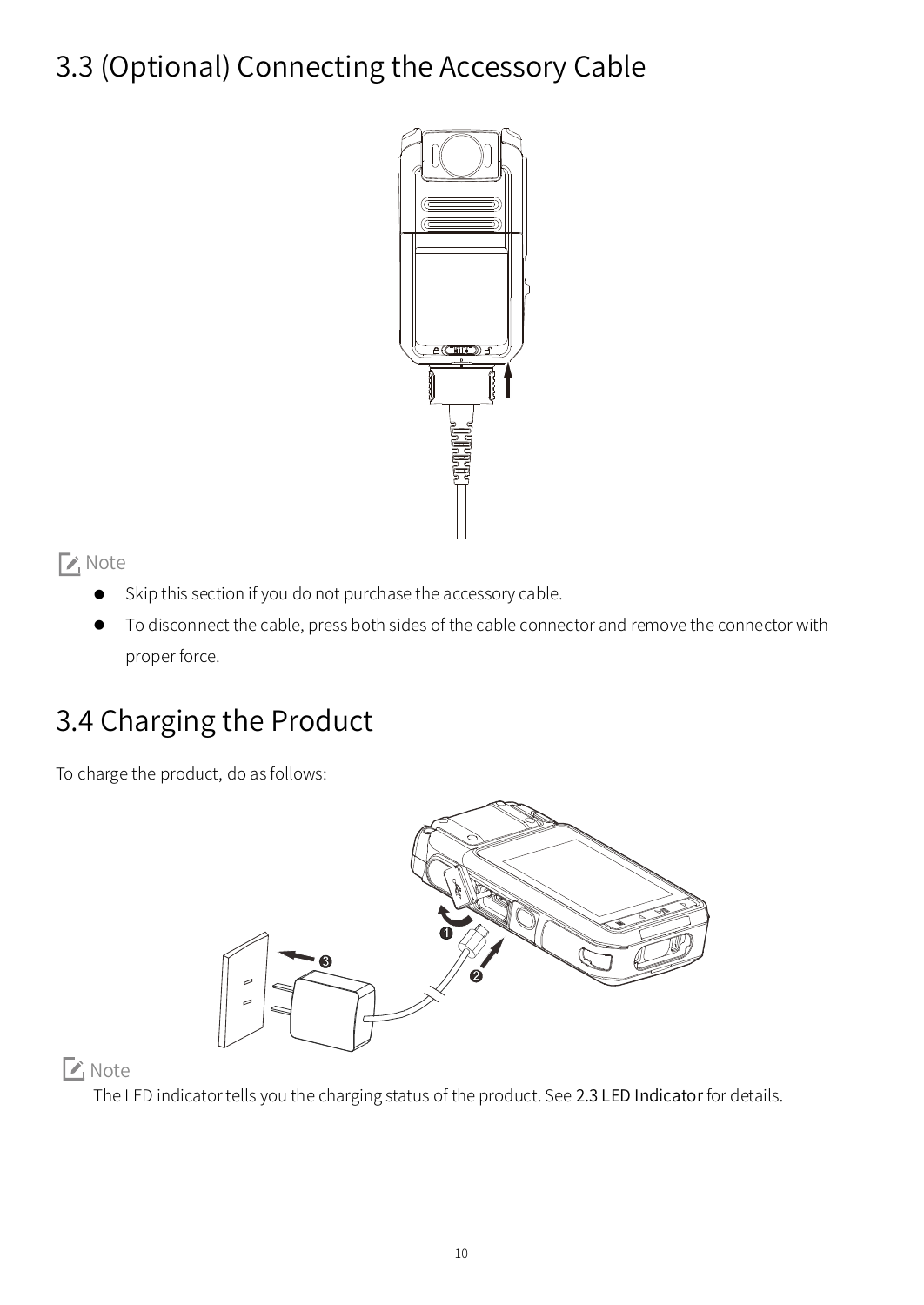# 4. Basic Operations

### 4.1 Turning on the Product

To turn on the product, press and hold the On/Off key for 3s to enter the Live View mode.

## 4.2 Turning off the Product

To turn off the product, press and hold the On/Off key again for 3s.

## 4.3 Setting the Product

You can set the BT, WLAN, WLAN hotspot, language, screen, volume, silent mode, night vision and other features. To enter the basic settings screen, press and hold the Menu/Back key in the Live View mode.

### 4.3.1 BT

You can enable or disable BT and Device Match features, or view the Device Name and MAC Address.

- 1. Press the Left key or the Right key to select BT, and then press the Play/Pause/Confirm key.
- 2. To enable or disable the BT feature, do as follows:
- a. Press the Play/Pause/Confirm key to enter BT On/Off screen.
- b. Press the Left key or the Right key to select ON or OFF, and then press the Play/Pause/Confirm key.
- 3. To enable or disable the Device Match, do as follows:
- a. Press the Left key or the Right key to select Device Match, and then press the Play/Pause/Confirm key.
- b. Press the Left key or the Right key to select ON or OFF, and then press the Play/Pause/Confirm key.

4. To view the Device Name, press the Left key or the Right key to select Device Name, and then press the Play/Pause/Confirm key.

5. To view the MAC address, press the Left key or the Right key to select MAC address, and then press the Play/Pause/Confirm key.

### 4.3.2 WLAN

You can enable or disable WLAN, view the network list, select the device to be connected, and view the IP address.

1. Press the Left key or the Right key to select WLAN, and then press the Play/Pause/Confirm key.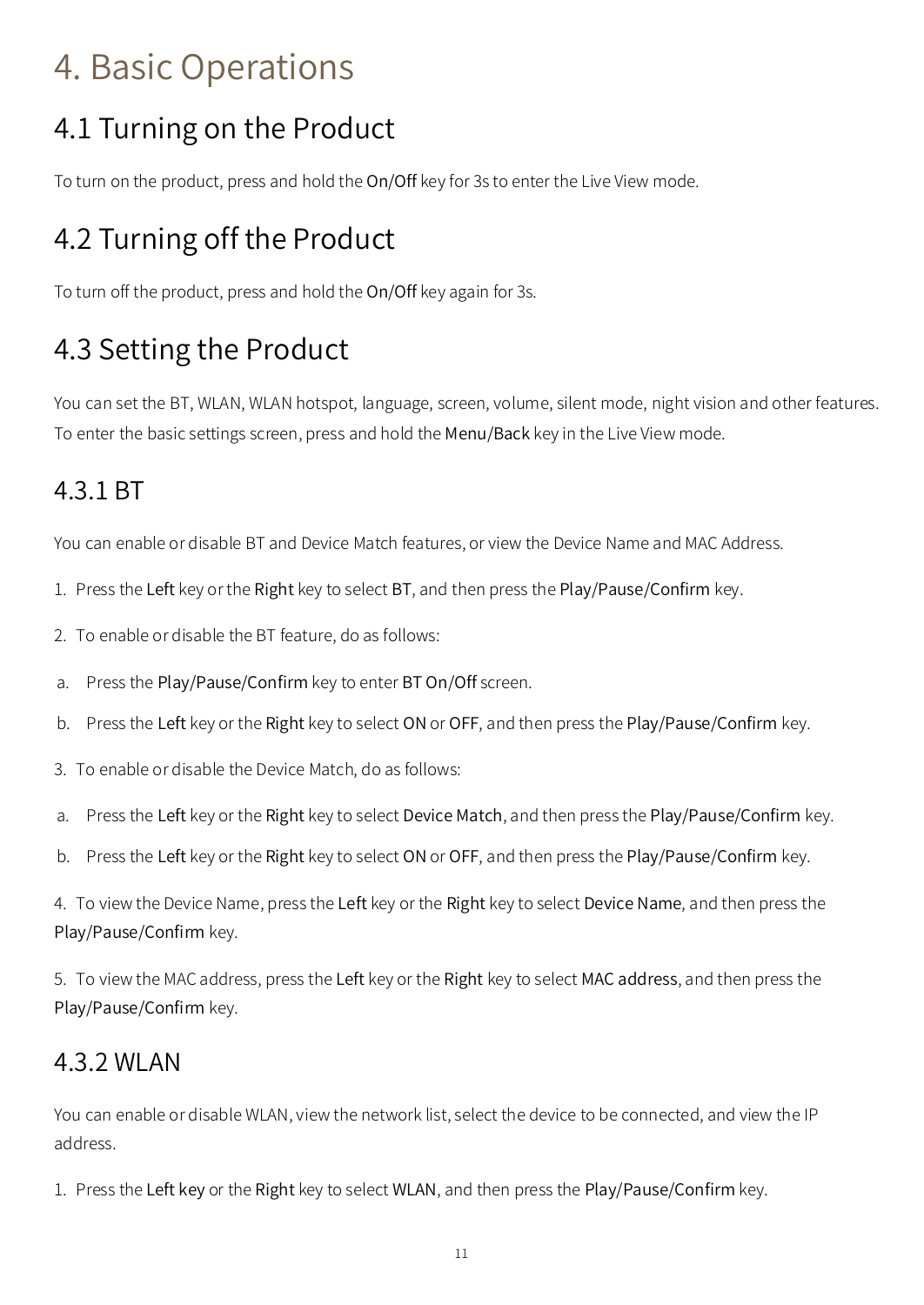2. Press the Play/Pause/Confirm key to enter the WLAN screen.

3. Press the Left key or the Right key to select ON or OFF, and then press the Play/Pause/Confirm key.

4. To view the network list, press the Left key or the Right key to select Network List, and then press the Play/Pause/Confirm key.

5. (Optional) Press the Left key or the Right key to select the device to be connected, and then press the Play/Pause/Confirm key.

6. (Optional) To view the IP address, press the Left key or the Right key to select IP address, and then press the Play/Pause/Confirm key.

### 4.3.3 WLAN Hotspot

You can enable or disable hotspot, view hotspot name, hotspot password, MAC address, and IP address.

1. Press the Left key or the Right key to select WLAN Hotspot, and then press the Play/Pause/Confirm key.

- 2. Press the Play/Pause/Confirm key to enter the Hotspot On/Off screen.
- 3. Press the Left key or the Right key to select ON or OFF, and then press the Play/Pause/Confirm key.

4. To view the Hotspot name, press the Left key or the Right key to select Name, and then press the Play/Pause/Confirm key.

5. (Optional) To view the Hotspot password, press the Left key or the Right key to select Password, and then press the Play/Pause/Confirm key.

6. (Optional) To view the MAC address, press the Left key or the Right key to select MAC Address, and then press the Play/Pause/Confirm key.

7. (Optional) To view the IP address, press the Left key or the Right key to select IP Address, and then press the Play/Pause/Confirm key.

### 4.3.4 Language

You can set the language displayed on the interface.

1. Press the Left key or the Right key to select Language, and then press the Play/Pause/Confirm key.

2. Press the Left key or the Right key to select the desired language, and then press the Play/Pause/Confirm key.

### 4.3.5 Screen

**1.** Brightness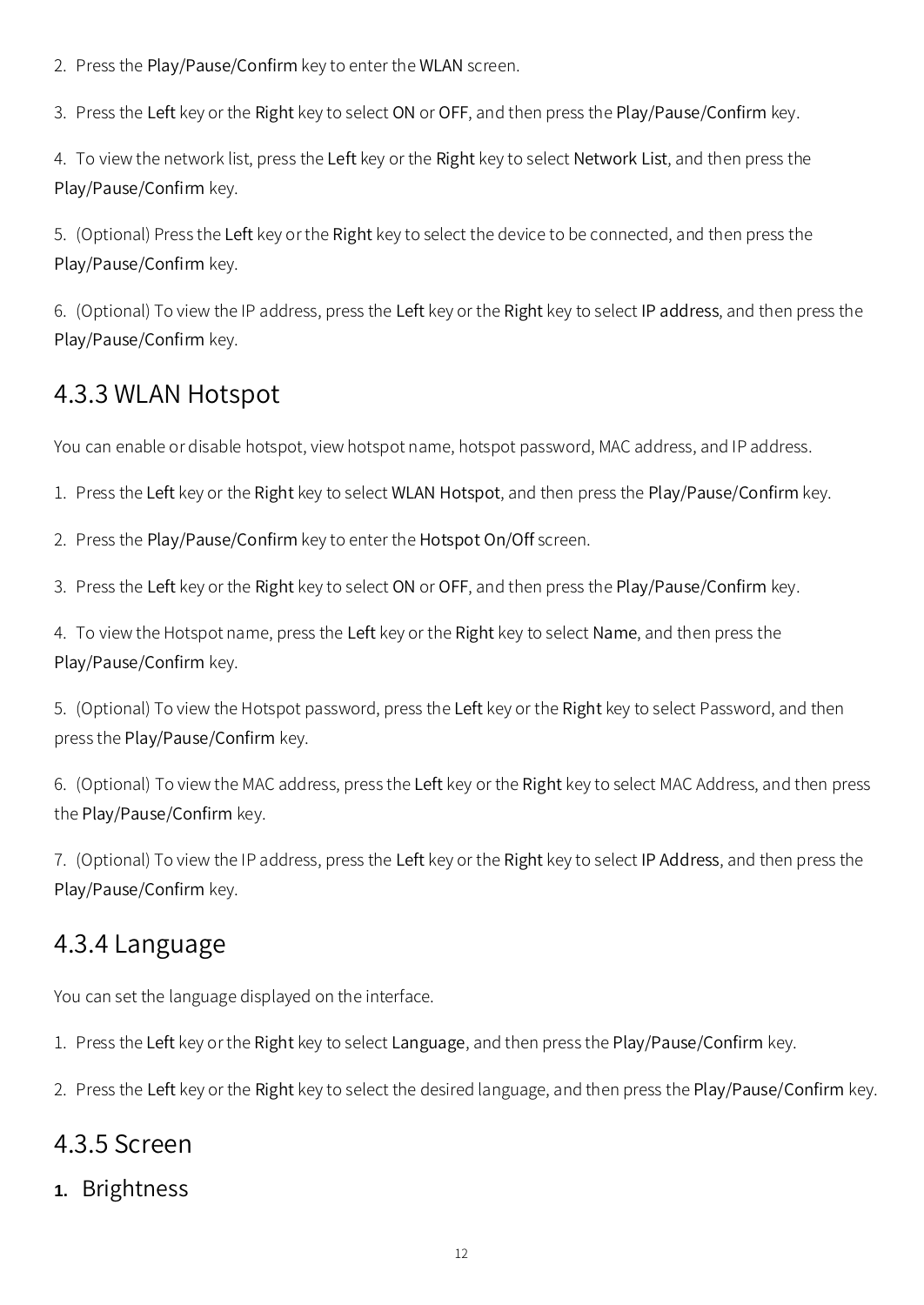To adjust the brightness, do as follows:

- 1. Press the Left key or the Right key to select Screen, and then press the Play/Pause/Confirm key.
- 2. Press the Left key or the Right key to select Brightness, and then press the Play/Pause/Confirm key.
- 3. Press the Left key or the Right key to select the brightness value, and then press Play/Pause/Confirm key.

#### **2.** Screen Off

To set the time for the screen saver, do as follows:

- 1. Press the Left key or the Right key to select Screen, and then press the Play/Pause/Confirm key.
- 2. Press the Left key or the Right key to select Screen Off, and then press the Play/Pause/Confirm key.
- 3. Press the Left key or the Right key to select 10s, 20s, 30s or OFF, and then press the Play/Pause/Confirm key.

#### **3.** Auto-Brightness

This feature allows the product to adjust the brightness automatically to fit lightning situation for better image and video view. To enable or disable the feature, do as follows:

- 1. Press the Left key or the Right key to select Screen, and then press the Play/Pause/Confirm key.
- 2. Press the Left key or the Right key to select Auto-Brightness, and then press the Play/Pause/Confirm key.
- 3. Press the Left key or the Right key to select ON or OFF, and then press the Play/Pause/Confirm key.

#### **4.** Sleep Mode

This feature allows the product to enter sleep mode for saving battery power, if no operation is made within predefined time. To set the sleep mode, do as follows:

- 1. Press the Left key or the Right key to select Screen, and then press the Play/Pause/Confirm key.
- 2. Press the Left key or the Right key to select Sleep Mode, and then press the Play/Pause/Confirm key.
- 3. Press the Left key or the Right key to select 5 min, 10 min, 20 min or OFF, and then press the Play/Pause/ Confirm key.

#### 4.3.6 Volume

You can adjust the volume for the key tone, alert tone, video playback and audio playback.

To adjust the volume, do as follows: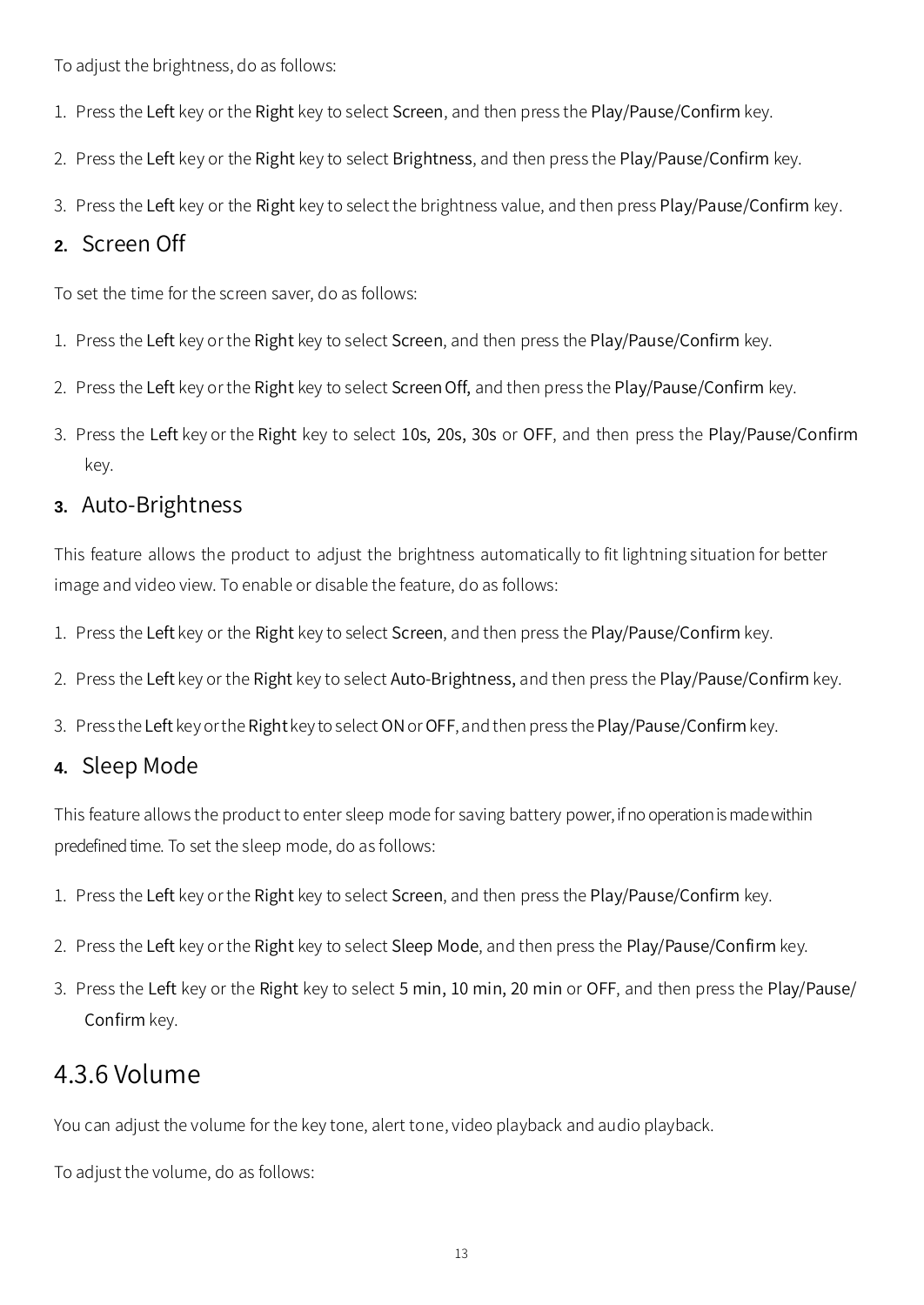- 1. Press the Left key or the Right key to select Volume, and then press the Play/Pause/Confirm key.
- 2. Press the Left key or the Right key to select High, Medium, Low or Silent, and then press the Play/Pause/ Confirm key.

### 4.3.7 Silent Mode

With this feature enabled, the product gives no alert tones, the indicator will not light up, and the display brightness is at the lowest level.

To enable or disable the Silent Mode, do one of the following:

- Press the Left key or the Right key to select Silent Mode, and then press the Play/Pause/Confirm key. Press the Left key or the Right key to select ON or OFF, and then press the Play/Pause/Confirm key.
- **Press and hold both the On/Off key and the Menu/Back key simultaneously.**

### 4.3.8 Night Vision

With this feature enabled, the IR LED will light up when the product is recording video in the dark.

To enable or disable this feature, do as follows:

- 1. Press the Left key or the Right key to select Night Vision, and then press the Play/Pause/Confirm Key.
- 2. Press the Left key or the Right key to select ON or OFF, and then press the Play/Pause/Confirm key.

### 4.3.9 About

You can view the Model Name, Device ID, SN, Processor, and other information.

To view related information, do as follows:

- 1. Press the Left key or the Right key to select About, and then press the Play/Pause/Confirm key.
- 2. Press the Left key or the Right key to view the details.

### 4.4 Waking Up the Product from the Sleep Mode

To wake up the product from the sleep mode, press the On/Off key.

### 4.5 Turning the Screen On or Off

To turn the screen on, press any key except PTT. To turn the screen off, press the On/Off key.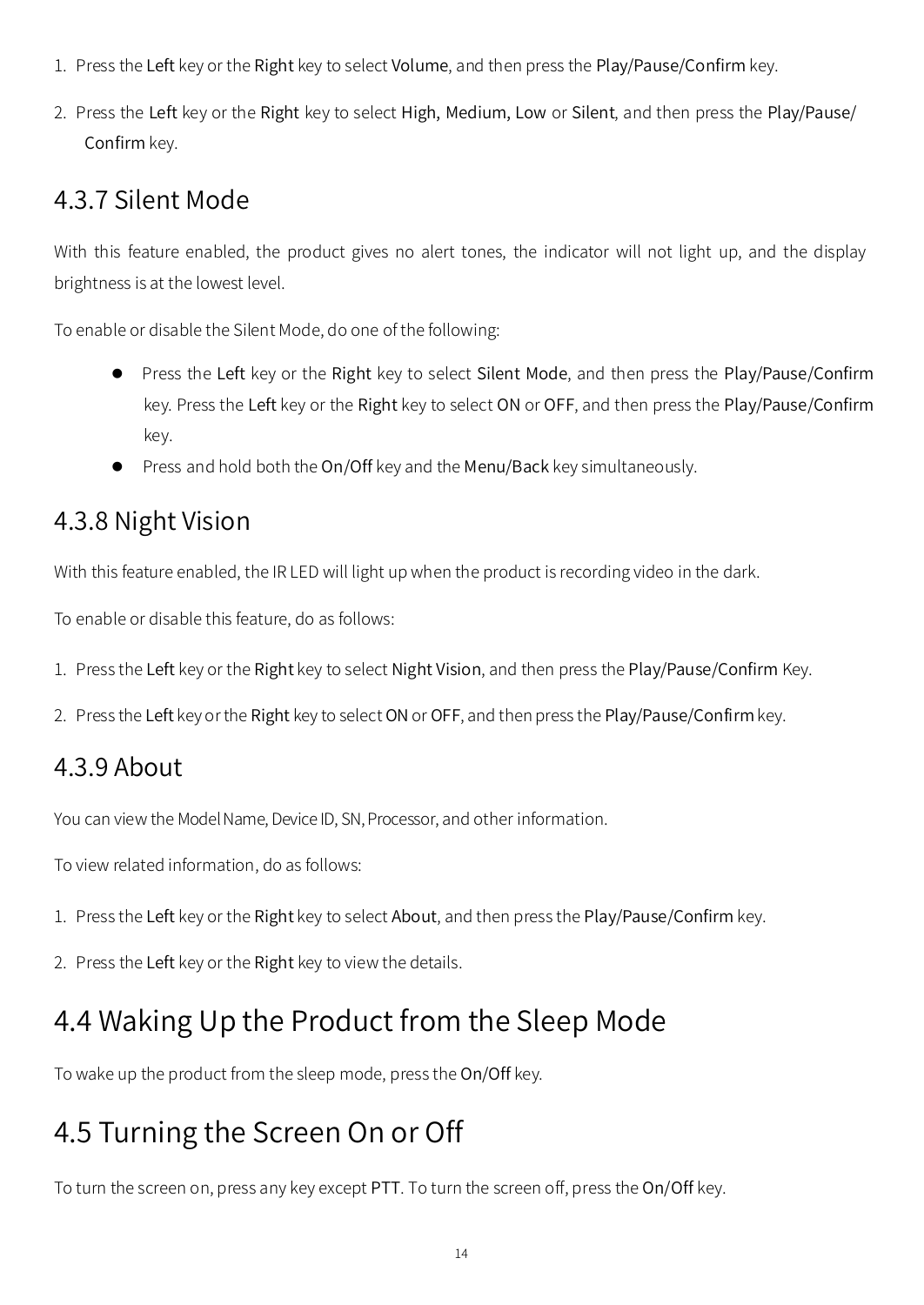# 5. Advanced Features

## 5.1 Recording Videos or Audios and Taking Photos by One Key

To record videos or audios or take photos, do as follows:

- In power-off mode: press and hold the Video Recording key/Audio Recording key/Photo Taking key.
- In sleep mode: press the Video Recording key/Audio Recording key/Photo Taking key.

To stop recording video or audio, press the Video Recording key/Audio Recording key again.

### 5.2 Recording Videos

To record videos in the Live View mode, press the Video Recording key. To stop recording, press

the Video Recording key again.

### 5.3 Pre-recording or Post-recording Videos

#### **1.** Pre-recording

This feature allows you to record the video for a predefined time period before pressing the Video Recording key to start recording.

To enter pre-recording mode, press and hold the Video Recording key in the Live View mode. Press it again to exit.

#### **2.** Post-recording

This feature allows you to record the video for a predefined time period after pressing the Video Recording key to finish recording.

To enter post-recording mode, do as follows:

1. Press the Video Recording key to start recording normal video, or press the Emergency key or Menu/Back key to start recording important videos.

2. Press the Video Recording key again to stop recording. The product will enter post-recording mode automatically.

To exit post-recording mode, do one of the followings:

 For normal video recording: press the Video Recording key. The product starts normal video recording again. To stop recording, press the Video Recording key.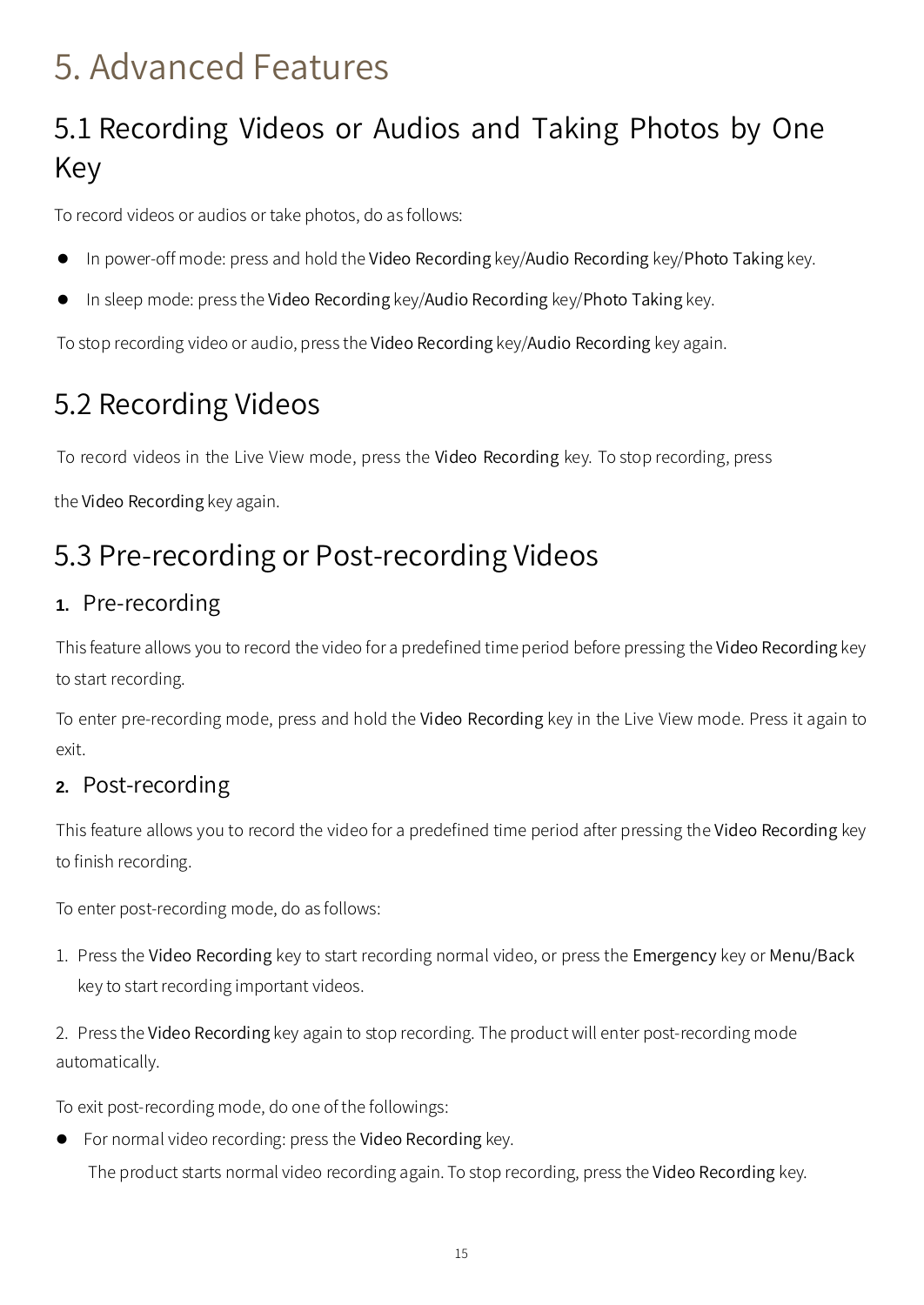For important video recording: press the Emergency key.

The product starts important video recording again. To stop recording, press the Video Recording key.

**Z** Note

The pre-recording and post-recording features can be programmed by your dealer.

## 5.4 Recording Audios

To record audios in the Live View mode, press the Audio Recording key. To stop recording, press the Audio Recording key again.

## 5.5 Taking Photos

To take photos in the Live View mode, press the Photo Taking key.

## 5.6 Marking Videos or Audios

- In Video or Audio mode, press the Menu/Back key to mark the recording as important. After the operation, the red icon  $\star$  appears on the top left corner of the screen.
- To directly mark the video recordings after power-on, press the Emergency key to start important recording. To stop recording, press and hold the Emergency key or press the Video Recording key.

## 5.7 Taking Photos in Video Mode

To take photos during video recording, press the Photo Taking key.

## 5.8 Playing Back Audio or Video Recordings

The video playback is similar to the audio playback. The following example shows how to play back the video. .

To play back videos, do as follows:

- 1. In the Live View mode, press the Menu/Back key.
- 2. Press the Left key or the Right key to select Video.
- 3. Press the Play/Pause/Confirm key.
- 4. Press the Left key or the Right key to select the video.
- 5. Press the Play/Pause/Confirm key to play back the video.

You can do the following during playing: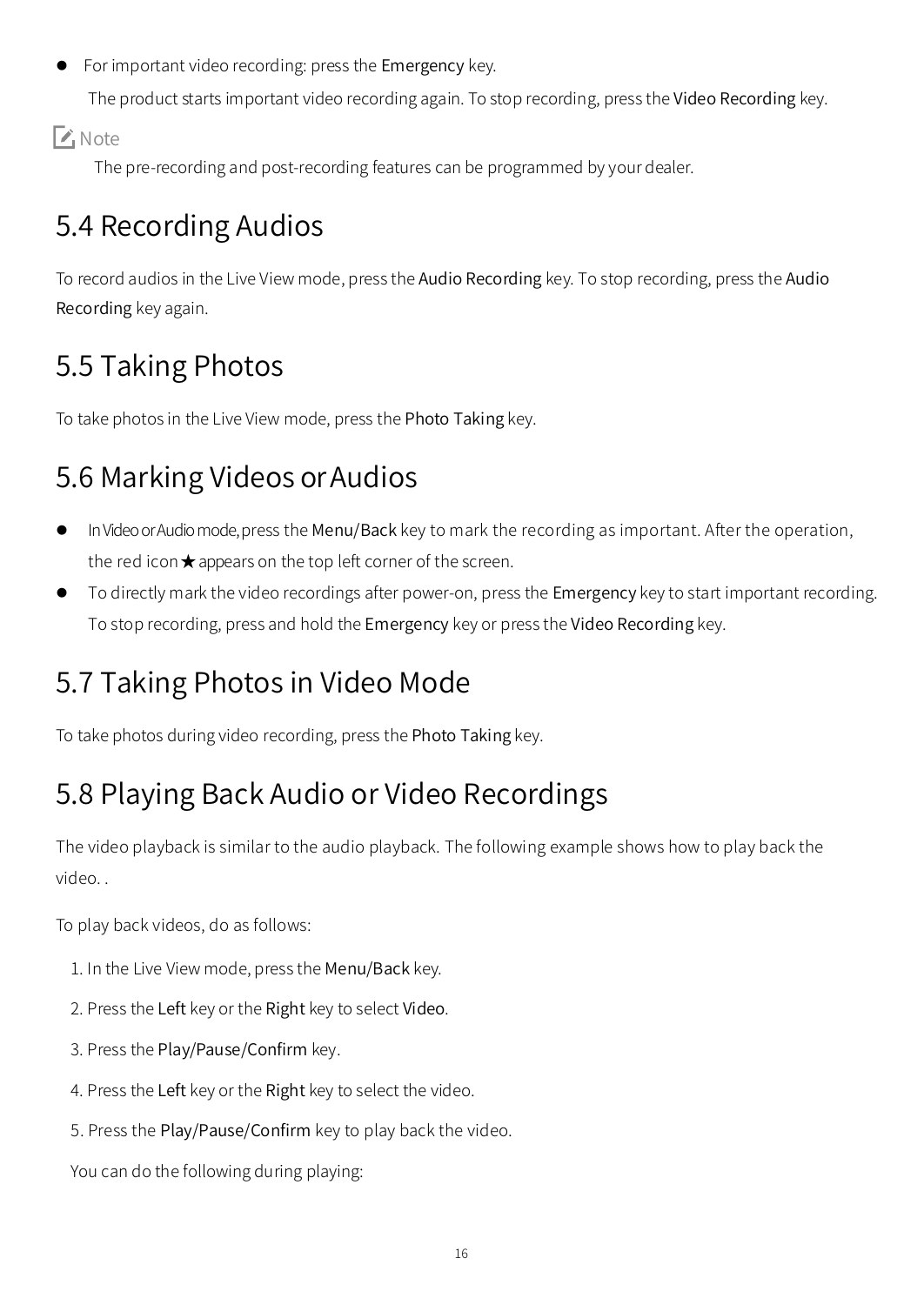- Pause: Press the Play/Pause/Confirm key.
- Fast-forward: Press the Right key to select a speed.
- Fast-backward: Press the Left key to select a speed.
- Play the previous video: Press the Left key when the video is paused.
- Play the next video: Press the Right key when the video is paused.

### 5.9 Viewing Photos

To view photos, do as follows:

- 1. In the Live View mode, press the Menu/Back key.
- 2. Press the Left key or the Right key to select Photo.
- 3. Press the Play/Pause/Confirm key.
- 4. Press the Left key or the Right key to select the photo.
- 5. Press the Play/Pause/Confirm key to view the photo.

## 5.10 Turning the Flashlight On or Off

To turn the flashlight on, press and hold the Audio Recording key when the product is powered on. To turn the flashlight off, press and hold Audio Recording key again.

## 5.11 IR Controlling by Light Sensor

With the Night Vision feature enabled, when the light sensor detects that the environment light dims in video recording, the IR LED will be turned on. When the environment light brightens, the IR LED will be turned off.

## 5.12 Adjusting the Volume

#### $\mathsf{X}$ . Note

This feature is available only when the product is wirelessly connected to the multi-mode advanced radio.

- To adjust the volume during a call, press the Left key to decrease the volume, and press the Right key to increase it.
- To adjust the volume of alert tone in standby mode, press the Left key to decrease the volume, press the Right key to increase it.
- To adjust the volume during video or audio playback, press the Left key to decrease the volume, press the Right key to increase it.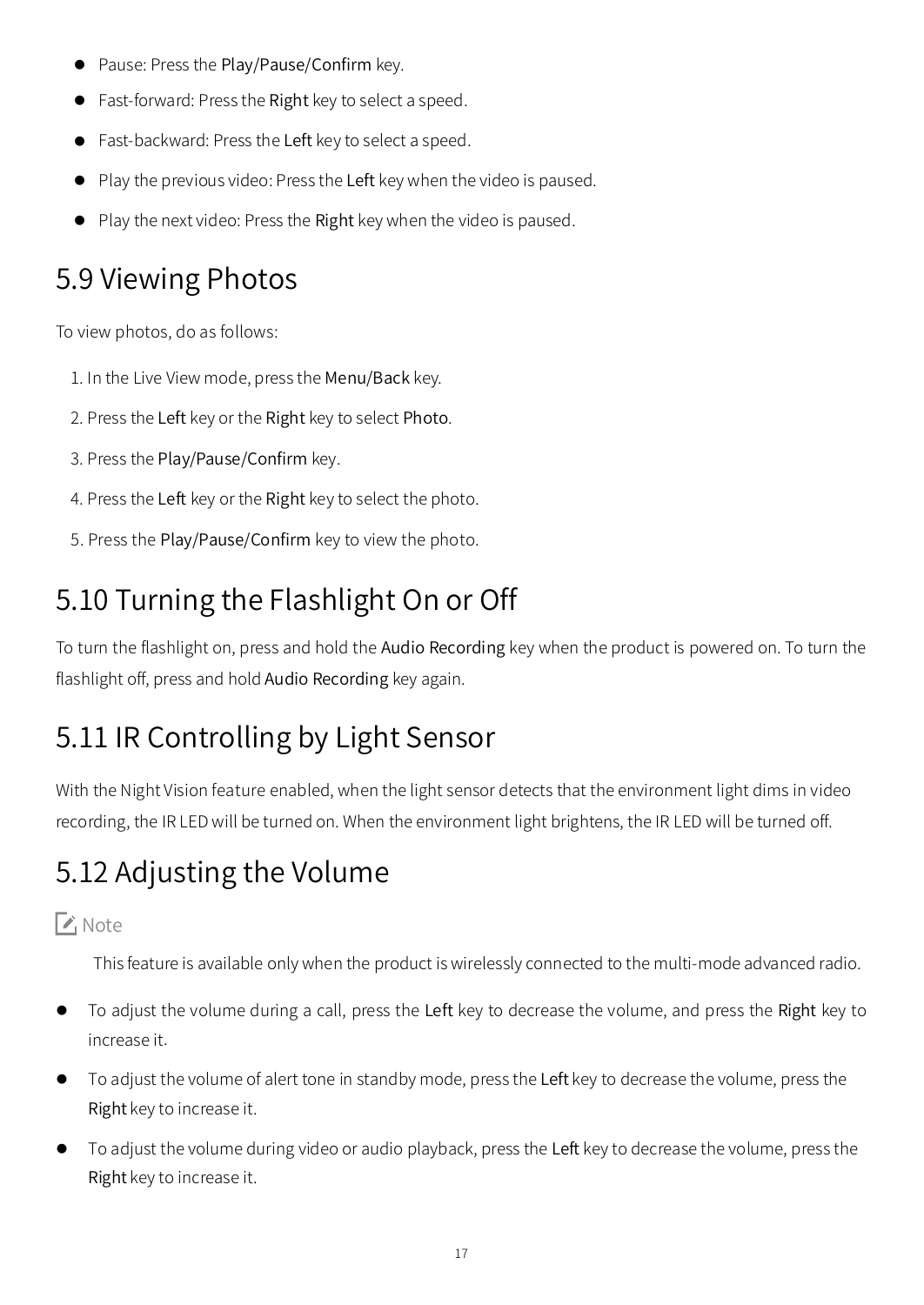## 5.13 Selecting the Channel/Contact

**Z** Note

This feature is available only when the product is wirelessly connected to the multi-mode advanced radio.

- 1. Press the Play/Pause/Confirm key in the Live View mode.
- 2. Press the Left key or the Right key to select the channel/contact.

## 5.14 Selecting the Zone/Group (folder)

#### $\mathcal{L}$ , Note

This feature is available only when the product is wirelessly connected to the multi-mode advanced radio.

- 1. Press the Play/Pause/Confirm key in the Live View mode.
- 2. Press the Left key or the Right key to select the zone/group (folder).

## 5.15 Transmitting the Voice

When the product is connected to the portable radio by cable or BT, it works as the remote speaker microphone. You can press and hold the PTT key to speak into the microphone, or release the key after finishing talking.

**Z** Note

If the product is connected to the portable radio by cable and BT simultaneously, the voice will be transmitted by cable.

### 5.16 Making an Emergency Alarm

When the product is wirelessly connected to the multi-mode advanced radio, you can press the Emergency Alarm key to make an emergency alarm in case of emergencies. At this time, the product starts recording the video simultaneously. To end the emergency alarm, press the Emergency Alarm key again.

 $\mathcal{L}$  Note

The emergency alarm has the highest priority. You can make an emergency alarm no matter whether the multimode advanced radio is transmitting or receiving. The duration of the Emergency Alarm key press can be set by your dealer.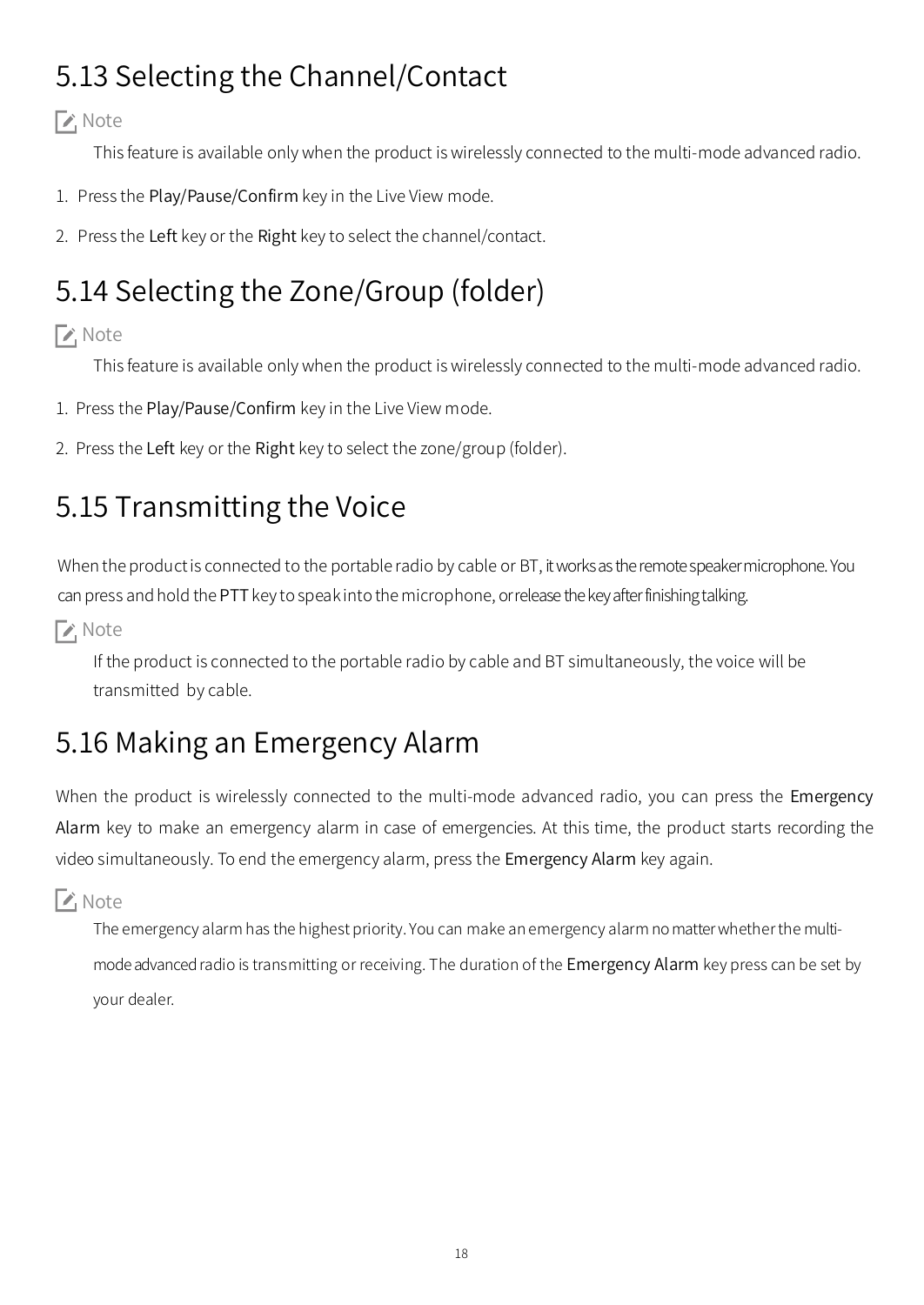# 6. Troubleshooting

| Phenomena                                                                                                              | Analysis                                                                                                           | Solution                                                                                                                                    |  |
|------------------------------------------------------------------------------------------------------------------------|--------------------------------------------------------------------------------------------------------------------|---------------------------------------------------------------------------------------------------------------------------------------------|--|
| The product cannot be<br>turned on.                                                                                    | The battery may be improperly<br>installed.                                                                        | Remove the battery and attach it<br>again.                                                                                                  |  |
|                                                                                                                        | The battery may run out.                                                                                           | Recharge or replace the battery.                                                                                                            |  |
|                                                                                                                        | The radio battery and the<br>charging probes are in poor<br>contact due to dirtied or<br>damaged battery contacts. | Clean the battery contacts.                                                                                                                 |  |
| Wireless connection<br>cannot be established.                                                                          |                                                                                                                    |                                                                                                                                             |  |
| You hear noise during<br>calls.                                                                                        | The product is out of the<br>communication coverage of the                                                         | Make sure that the product and the<br>radio are within the communication                                                                    |  |
| The LED indicator does<br>not glow red when you<br>press and hold the PTT<br>key.                                      | wirelessly connected radio.                                                                                        | coverage of each other.                                                                                                                     |  |
| The volume is low<br>when the product is<br>used with portable<br>radio.                                               | The microphone 2 and speaker<br>are blocked or damaged.                                                            | Clean the microphone 2 and<br>speaker.                                                                                                      |  |
| The volume during<br>video or audio<br>playback is low.                                                                | The microphone 1 is blocked or<br>damaged.                                                                         | Clean the microphone 1.                                                                                                                     |  |
| The product cannot<br>record video or audio.                                                                           | The TF card is full.                                                                                               | Delete all data from the TF card after<br>exporting the data.                                                                               |  |
| The product cannot<br>take photos.                                                                                     | The TF card is full.                                                                                               | Delete all data from the TF card<br>after exporting the data.                                                                               |  |
|                                                                                                                        | The total number of photos<br>reaches the maximum (300).                                                           | Delete all the photos after exporting<br>them.                                                                                              |  |
| The product cannot<br>pre-record or post-<br>record the video.                                                         | The pre-recording or post-<br>recording feature is not enabled.                                                    | Enable the features via CPS.                                                                                                                |  |
| The IR LED has<br>not been turned<br>on automatically<br>when the product is<br>recording videos in the<br>dark.       | The Night Vision feature is not<br>enabled.                                                                        | Enable the Night Vision feature.                                                                                                            |  |
| The product gives no<br>alert; the indicator<br>does not light up; the<br>display lightness is at<br>the lowest value. | The Silent Mode is enabled.                                                                                        | Disable the Silent Mode.                                                                                                                    |  |
| The product gives<br>no response to<br>operations.                                                                     | The system has crashed.                                                                                            | Press the Audio Recording key, the<br>Left key and the Right Key<br>simultaneously to power off the<br>product, and then power on it again. |  |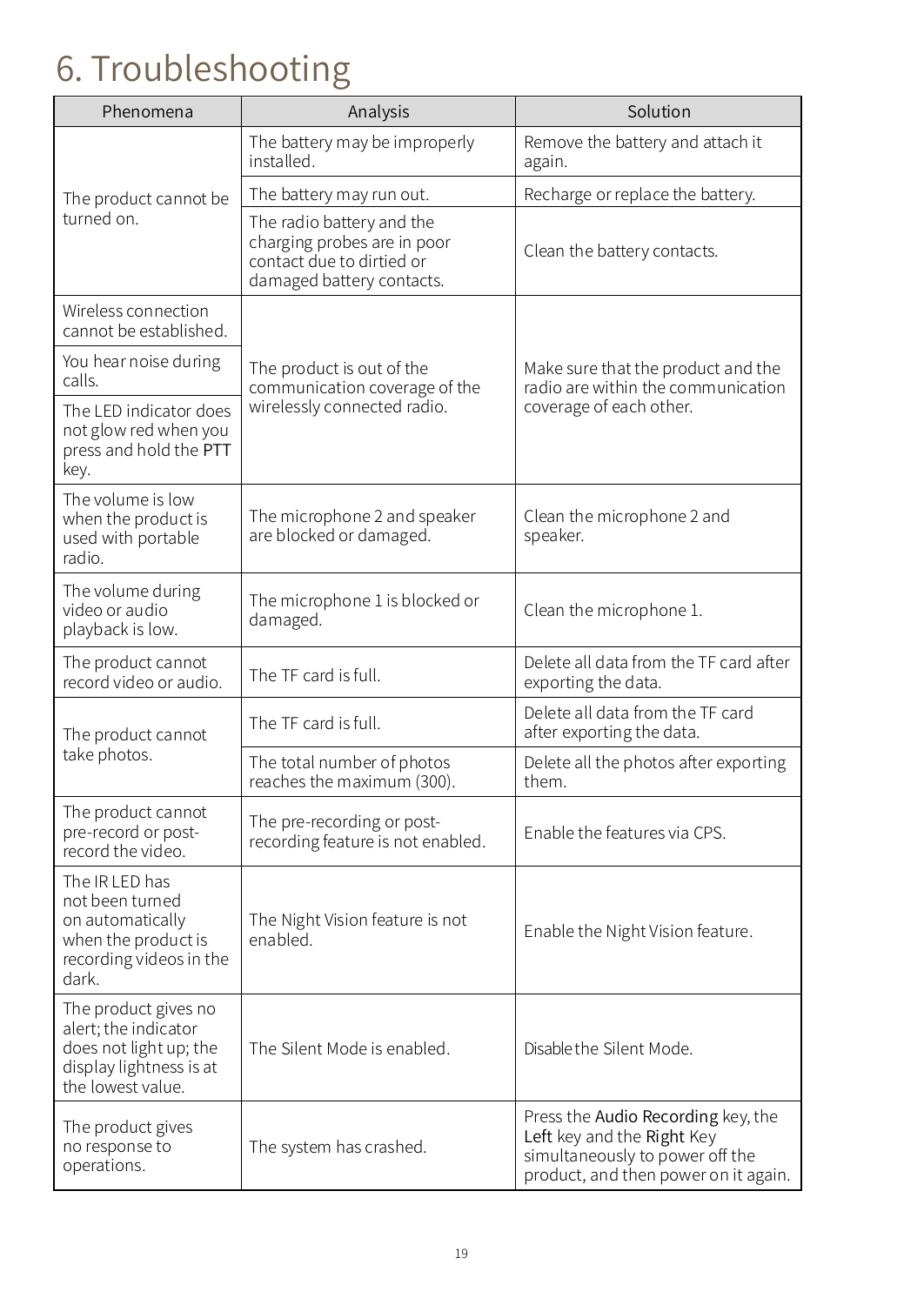If the above solutions cannot solve your problems, or you may have some other queries, please contact us or your local dealer for more technical support.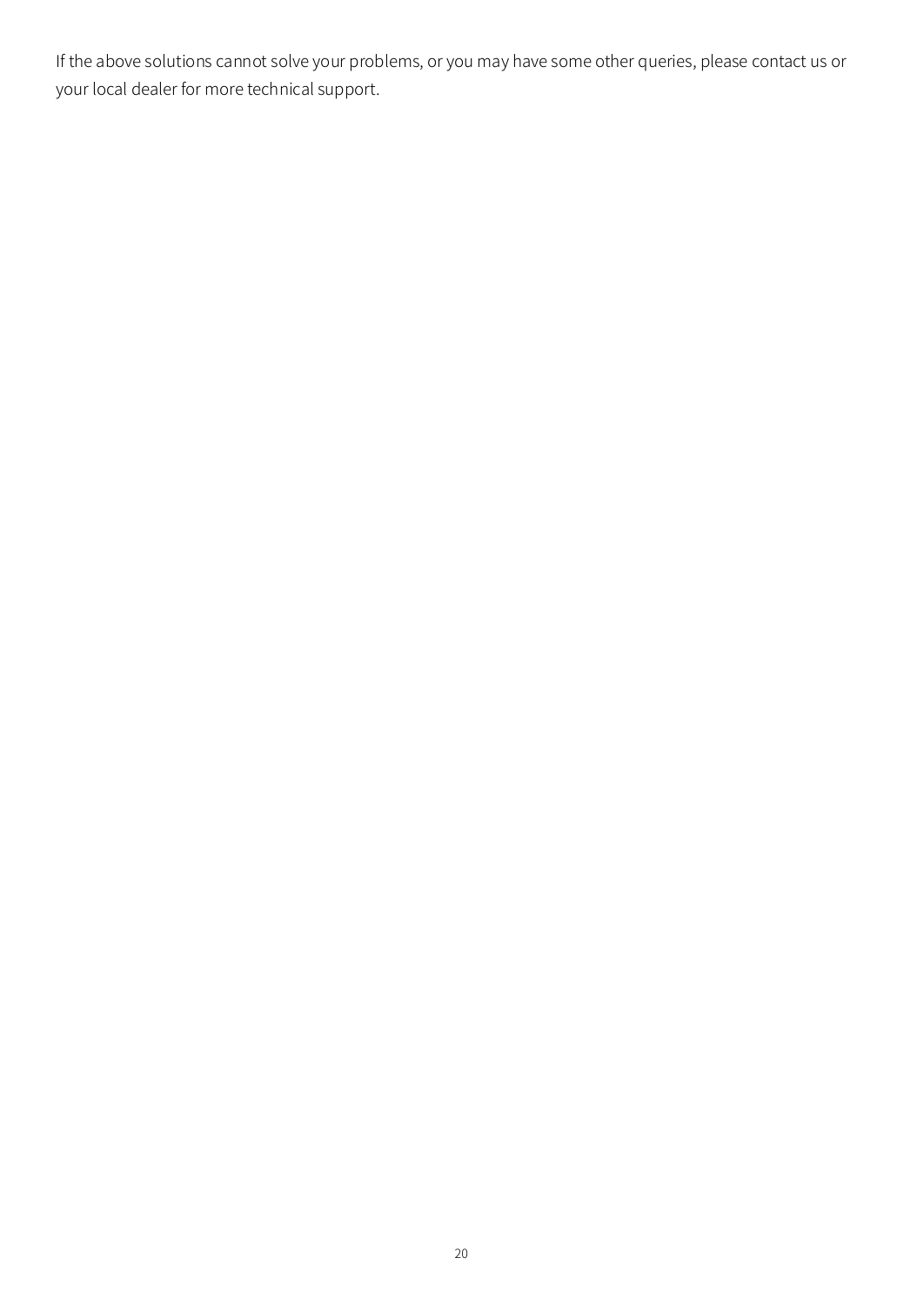# 7. Care and Cleaning

To guarantee optimum performance as well as a long service life of the product, please follow the tips below.

#### Product Care

- Do not pierce or scrape the product.
- Keep the product away from substances that can corrode the circuitry.
- $\bullet$  Do not hold the product by connection cable.
- Attach the USB port cover when the USB port is not in use.

### Product Cleaning

△ Caution

- **•** Turn off the product before cleaning.
- $\bullet$  Make sure the product is completely dry before use.
- Clean up the dust and fine particles on the product's surface with a clean and dry lint-free cloth or a brush regularly.
- Use a non-woven cloth with neutral cleanser to clean the device after long-time use. Do not use chemical preparations such as stain removers, alcohol, sprays or oil preparations, so as to avoid potential damage on the surface.
- $\bullet$  Make sure the product is completely dry before use.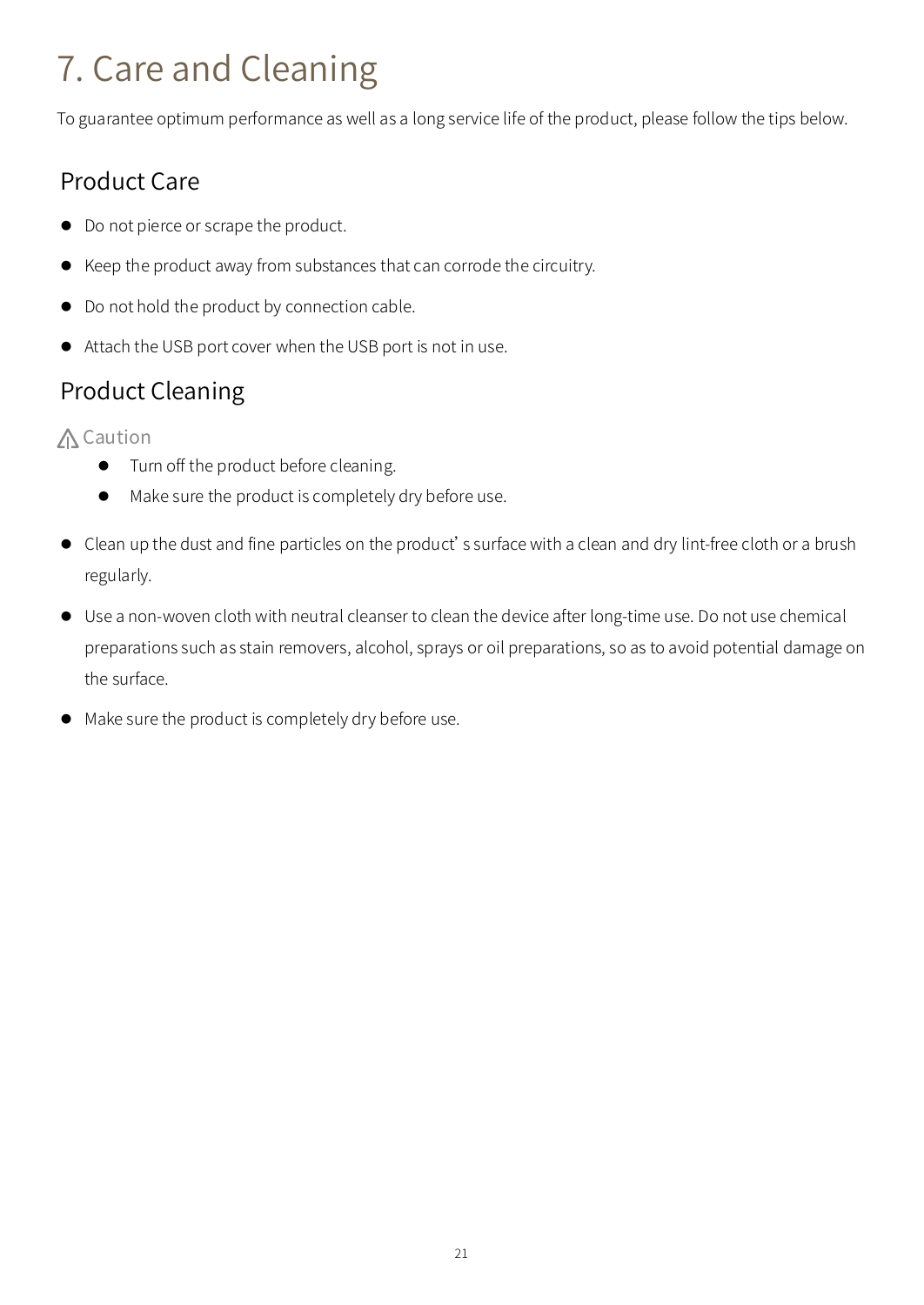# 8. Optional Accessories

#### △ Caution

Use the accessories specified by the Company only; otherwise, we shall not be liable for any losses or damages arising out of the use of any unauthorized accessories.

Contact your local dealer for the optional accessories of the product.